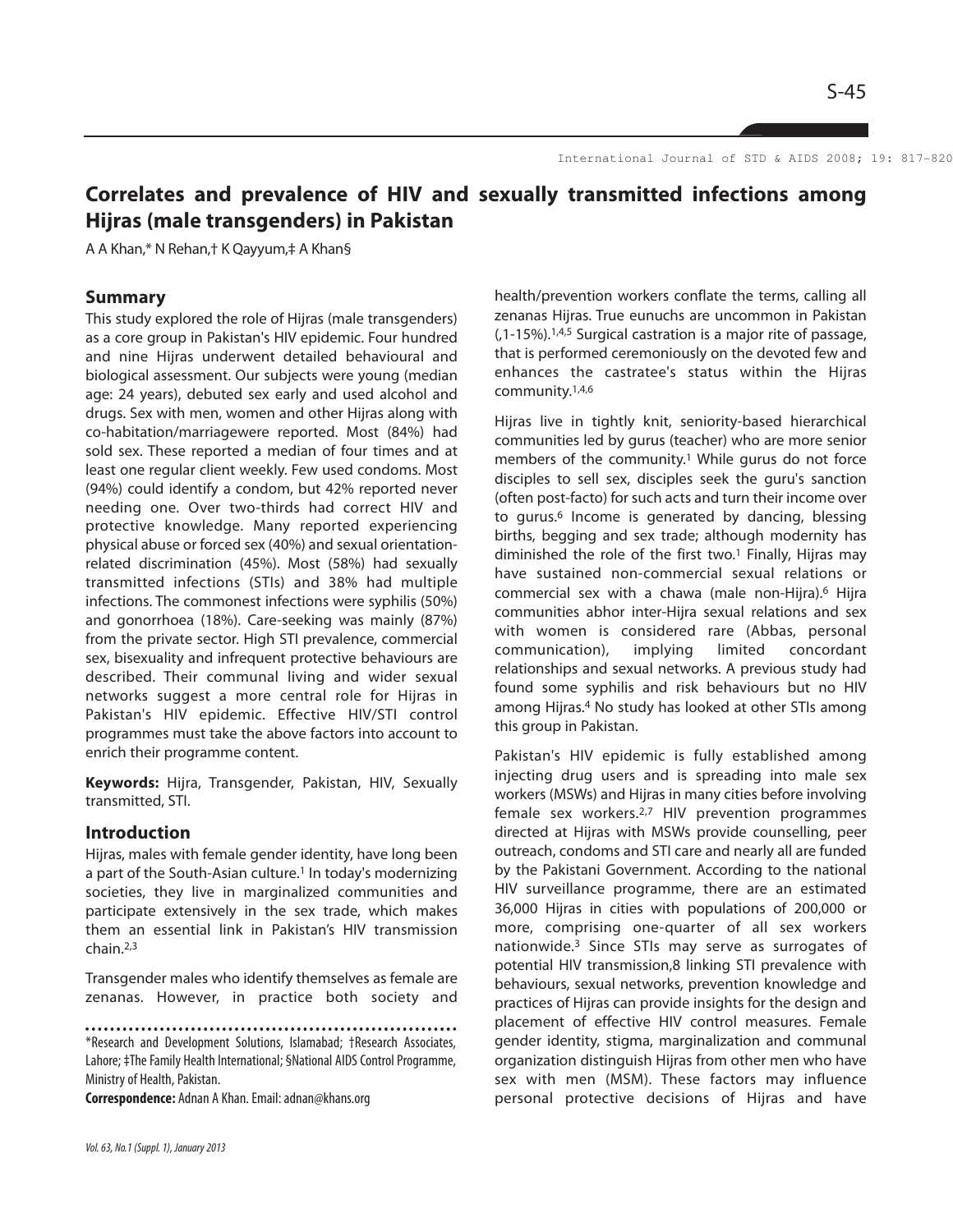implications for HIV/STI prevention programmes that are premised on advancing the individual's decision-making ability about sex behaviours to enhance personal safety.

We present a subanalysis of the Hijras data from a crosssectional study,<sup>9</sup> which was conducted to inform about the risk of HIV and STIs among sex workers, Hijras and injecting drug users in order to design effective prevention programmes. We explore sexual behaviours, relationships and prevalence of HIV and STIs among Hijras to better define their potential role in Pakistan's HIV epidemic.

# **Methods**

We administered behavioural questionnaires and biological tests to 206 Hijras from Karachi and 203 from Lahore. All selfidentified Hijras were eligible. Based on interviews with local informants, we assumed that at least 500 Hijras lived in each city. Using the formula:  $n \frac{1}{4}$  z2 \_ (prevalence) \_ (1 2 prevalence)/ CI:2 a sample size of 170 in each of the cities was needed to detect 20% prevalence of any STI (a: 0.05, b: 0.8 and confidence interval [CI]: 6%). Interviews and examinations were conducted privately in a local clinic, rented for the purpose. Refusal rate was 5%. The methodology for recruitment, consent, ethical oversight, questionnaire design and biological testing has been described previously.<sup>9</sup>

The study was explained in local languages by the interviewer to individual potential subjects. Once the subject agreed to participate, separate verbal consents were obtained and recorded for the interview and biological samples (blood, urine and anal/genital swabs). Subjects who refused biological sampling were still included in interviews, if they so consented. Due to widespread illiteracy, a formal written consent was not possible for majority of subjects and therefore not pursued.

Subjects were compensated for their time at Rupees 400 (US\$ 7) as determined from local non-governmental organization (NGO) consultations and targeted interviews with subjects.

Data were analysed with SPSSw (SPPS, Chicago, IL, USA). Odds ratios were calculated from univariate analysis and all factors significant at P, 0.2 were included in multiple regression models.

# **Results**

# **Demographics:**

All respondents identified themselves as Hijras and zenanas. None were eunuchs and 98% were circumcised. The main demographic features are described in Table-1.

Table-1: Demographic characteristics.

|                                     | Karachi     | Lahore      | Total       |
|-------------------------------------|-------------|-------------|-------------|
|                                     | $(n = 206)$ | $(n = 203)$ | $(n = 409)$ |
|                                     |             |             |             |
| Median age (years)                  | 22          | 25          | 24          |
| Median education level              | Grade 2     | Grade 1     | Grade 1     |
| No formal education (%)             | 49          | 52          | 51          |
| Median monthly income               | 3000        | 3250        | 3000        |
| (Pakistani Rupees)                  |             |             |             |
| Median monthly income (US\$)        | 50          | 55          | 50          |
| Sex work is the predominant         | 83          | 92          | 88          |
| source of income (%)                |             |             |             |
| Used alcohol within past            | 11          | 25          | 20          |
| four weeks (%)                      |             |             |             |
| Used other non-injected             | 50          | 36          | 43          |
| drugs in the year (%)               |             |             |             |
| Injected drugs within               | 1           | 1           | 1           |
| past year (%)                       |             |             |             |
| Sold blood during the past year (%) |             | 1           | 1           |

# **Sexual Behaviours:**

Median age at first coitus was 14 years. Of the 105 who currently lived with a partner, 79 (78%) did so with a man, 14 (13%) with a woman and seven (7%) with other Hijras; 32 (8%) were currently married. About 20% reported ever having sex with awoman and 7% within the past one year; with 15% condom use at last sex encounter. In the past month, 15% had paid a man to have sex with them. Nearly all (95%) reported having had sex with other Hijras. Most (84%) had sold sex within the past month and nearly all (99%) within the past year, at Rupees 100- 200 per act (US\$ 1.6-.3.3).

Fifty-one percent reported new clients (median: 1) and 68% regular clients (median: 3) within the past week. Eighteen percent reported using condoms during last sex with a one-time client (12% with receptive anal sex) and 15% with a regular client (13% with receptive anal sex); 83% had never asked a client to use condoms. Oral sex was performed with 39% one-time and 42% regular clients and never with condoms. Clients were businessmen (42%), drivers (35%), students (28%), police/military (25%), rickshaw-drivers (15%) and unemployed (10%). They were contacted at the roadside (53%), parks (29%), in the houses (29%), hotels (13%) or cinemas (11%).

About 40% reported having sex with non-paying partners (median: 2) in the past month. Condoms were never (89%) or infrequently (8%) used during the last such acts. Some (14%) had participated in group sex within the past year.

Although 79% used a lubricant some of the time, only 4% did so simultaneously with a condom. Oil (54%), saliva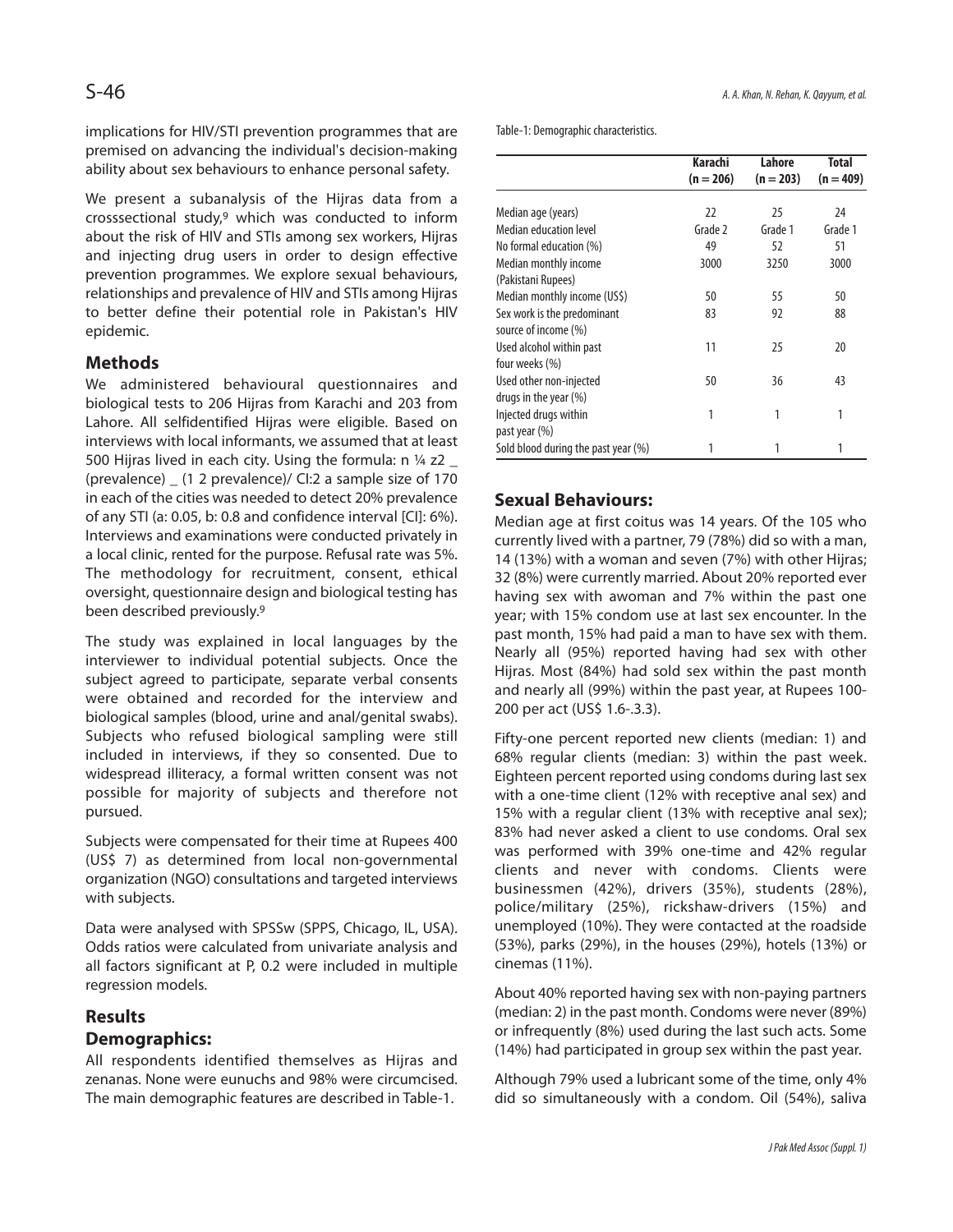Table-2: Prevalence of STIs and HIV and intercity differences.

|                             | Karachi, | Lahore, |         | Overall, |
|-----------------------------|----------|---------|---------|----------|
|                             | No. (%)  | No. (%) | P value | No. (%)  |
|                             |          |         |         |          |
| Any STI                     | 152(77)  | 79 (40) | < 0.001 | 231 (58) |
| Multiple STIs               | 129 (66) | 23(12)  | < 0.001 | 152 (38) |
| Single STIs                 | 23(12)   | 56 (28) | < 0.001 | 79 (20)  |
| HIV                         | 3(2)     | 2(1)    | 1.00    | 5(1)     |
| Acute syphilis              | 122(62)  | 69 (36) | < 0.001 | 191 (49) |
| Any syphilis                | 123(62)  | 71(37)  | < 0.001 | 194 (50) |
| Neisseria gonorrhoeae (any) | 61(31)   | 8(4)    | < 0.001 | 69 (18)  |
| Urethral gonorrhoea         | 6(3)     | 8(4)    | 0.397   | 14(4)    |
| Anal gonorrhoea             | 58 (29)  | 0(0)    | < 0.001 | 58 (15)  |
| Anal chlamydia              | 36(18)   | 0(0)    | < 0.001 | 36(9)    |
| Chlamydia trachomatis (any) | 36(18)   | 3(2)    | < 0.001 | 39(10)   |
| Urethral chlamydia          | 0(0)     | 3(2)    | 0.125   | 3(1)     |

STI = Sexually transmitted infection.

\*Includes three subjects with Neisseria gonorrhoeae isolated from both anus and urethra.

(30%), antiseptic cream (12%) and water-based lubricants (1%) were the most commonly reported lubricants during the last anal sex act.

## **STI/HIV Prevention Knowledge:**

Most (94%) could identify a condom, but 42% felt they never needed one. Only 1% carried a condom but 56% felt they could obtain one if needed. Most (68%) had heard of HIV and associated risk reduction with condom use (69%), avoidance of anal sex (73%) or needle sharing (87%).

### **Physical Abuse:**

Within the past year 40% reported being physically abused or forced to have sex by either the police (49%: 71% in Karachi and 32% in Lahore) or clients (46%). In the same period 45% felt discriminated against and 19% were blackmailed due to their sexual orientation.

#### **Variations between Lahore and Karachi:**

The behaviour patterns varied between the cities. More from Lahore (66% vs. 46%, P, 0.023) were lifetime residents of the city, reported alcohol use within past week (28% vs. 11%, P, 0.001), had paying female clients within past month (28% vs. 1% P, 0.001), cohabited (31% vs. 18%, P, 0.003), used condom with last sex act (16% vs. 9%, P, 0.009), had regular clients (80% vs. 53%, P, 0.001), participated in group sex (19% vs. 7%, P, 0.001) and faced discrimination (55% vs. 34%, P, 0.001). More from Karachi reported sex work as their main source of income (97% vs. 84%, P, 0.001). HIV knowledge was slightly better in Karachi but did not translate into better protective actions.

#### **Clinical Assessment of STIs:**

Current STI-related symptoms or examination findings were uncommon. Only 7% had inguinal lymphadenopathy, 1% had urethral discharge and 3% had anal or genital sores or ulcers on examination. Subjects were asked if they knew of STI symptoms as surrogate of previous STIs, but such knowledge correlated with a current diagnosis of STIs only for burning urination (P< 0.016) and non-anal genital ulcers or sores (P< 0.028).

#### **STI Prevalence:**

One (59%) or more STIs (38%) were common. STIs prevalence varied considerably between the cities (Table-2). The probability of having an STI or HIV was predicted using sex behaviours or protective knowledge in separate multiple regression models. The sex behaviours model (R2: 0.074) showed that only having regular clients within the past week decreased probability of an STI or HIV (adjusted odds ratio: 0.85, 95% CI: 0.73-0.98). In this model having women or one-time male clients, condom use (with any category of clients or with any type of sex act), performing oral sex and paying for sex were not associated with STI acquisition.

A separate model (R2: 0.074) predicted the probability of STIs based on knowledge of HIV or STIs and their protective actions. Only awareness of the danger from shared needles was associated with the reduction in the probability of having an STI or HIV (adjusted odds ratio: 0.52, 95% CI: 0.27-0.99).

# **STI Treatment and Care-seeking:**

Main STI symptoms that led to care-seeking in the past year were genital sores (38%), anal (46%) or penile discharge (57%). Care was sought from private clinics (51%), traditional healers (10%), pharmacies (4%) or government clinics (4%). One-third (37%) never sought care. Median time to seeking care was two days and the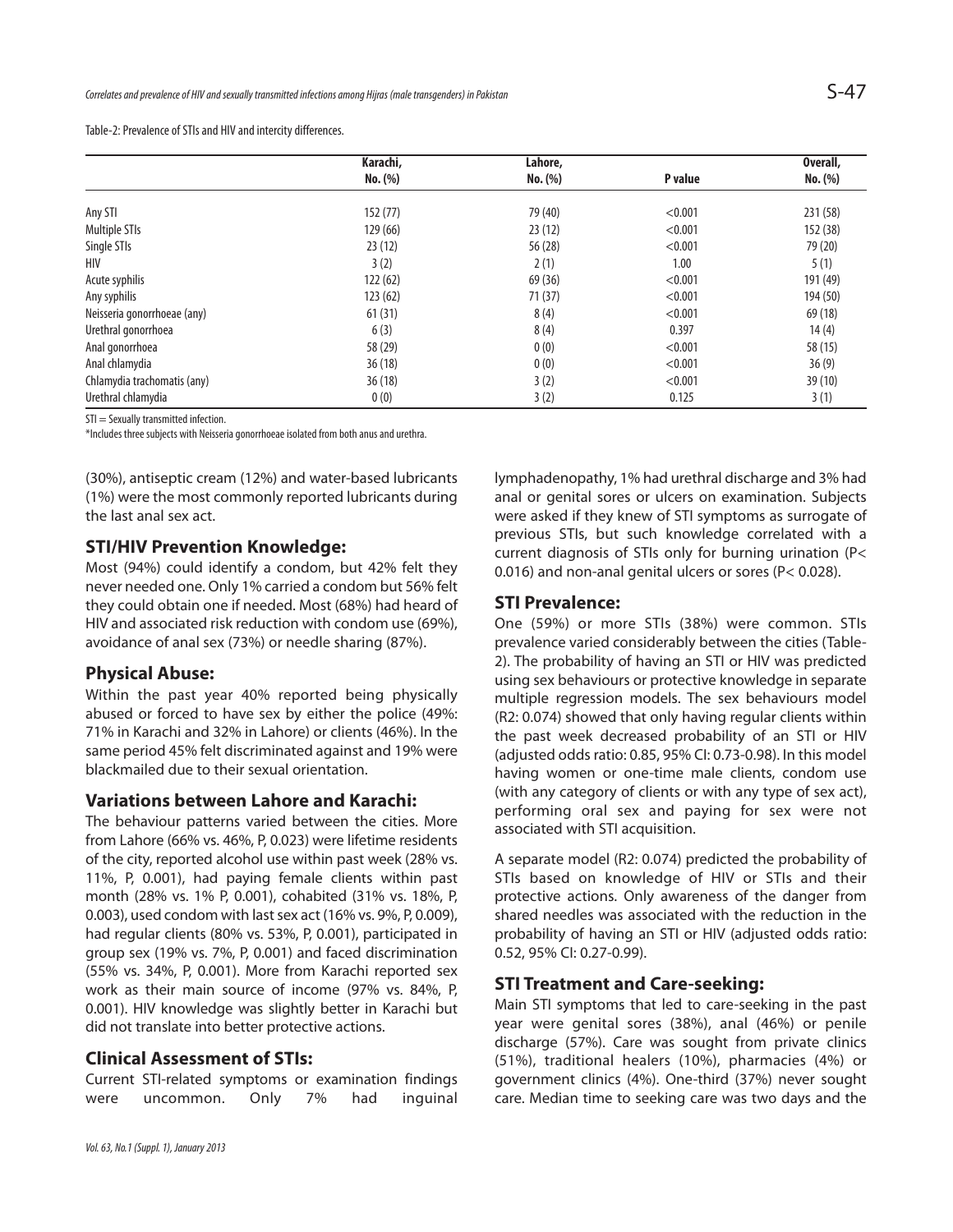treatment costs a median of Rupees 50 (US\$ 0.80).

# **Discussion**

We found infrequent condom use, bisexual lifestyles, universal commercial sex, high STI prevalence and dissociation between protective knowledge and actions and STIs among Hijras. These factors, their high numbers and frequency of unprotected sexual encounters and increasing HIV prevalence in some cities3 confirm Hijras as a core group in Pakistan.10 Female gender identity and their unique social organizational structure1,5,11 differentiate them from other MSWs or MSM with whom they are usually grouped by prevention programmes.

A significant minority of our subjects indulged in sex with women. Until now Hijras have been considered to have sex with men only and are, therefore, considered to have a limited role in HIV/STI transmission. Our findings broaden the scope of Hijras' sex networks by linking women into these networks. These findings may reflect transvestites living among Hijras, individuals still transitioning in their gender identity or lack of rigid boundaries for gender identity. However, harmprevention programmes for Hijras must account for these individuals.

Nearly all Hijras engaged in commercial sex with per-act fees that place them at the bottom of the commercial scale for sex trade.<sup>2</sup> Most reported physical abuse, sexual violence or coercion, and discrimination due to their sexual orientation. These factors limit Hijras' ability to control the terms of protection during sex by either reducing the number of clients they must engage or by negotiating condom use.

Using standardized questions,<sup>12</sup> we found that appropriate prevention knowledge neither improved condom use nor reduced STIs. This may reflect Hijras' inability to control the terms of protection during sexual encounters or that knowledge alone may not lead to effective actions. Alternatively, these questions may be inadequate for the purpose. Our findings emphasize the need for better measures of protective knowledge, accurate predictors of actions and for programmes or enabling environments that empower Hijras to prevent HIV by effective preventive actions.

High STI prevalence (particularly syphilis) among Hijras in Pakistan is consistent with international experience.<sup>13</sup> Nearly all syphilis was acute, likely reflecting our subject's young age and possibly their recent admission into this group. Frequent acute and multiple infections reflect very high infection incidence and persistence; suggesting high partner rate, participation in concordant sex networks (with other Hijras or a circumscribed group of clients who seek sex with Hijras) and/or lack of timely treatment of infections, against a backdrop of high infection prevalence. Further research should explore the contributions of sexual network dynamics, re-infections and lack of treatment among Hijras.

Syphilis, anal gonorrhoea and anal chlamydia, which are usually asymptomatic,14-16 accounted for most infections and may explain the infrequent current symptoms or positive examination findings despite very high STI prevalence. Symptoms drive care-seeking, and timely care-seeking for STIs may reduce STI transmission within a community by bringing clients into contact with those working on prevention. By the same logic, asymptomatic infections impede prevention programmes. Future interventions should address such asymptomatic infections through regular check-ups among clients of HIV/STI prevention programmes.

The study examined the sexual risk of Hijras to design effective HIV prevention programmes for them. One limitation of the study was that all self-identified Hijras were included. This may include zenanas with yet-tomature gender identity, transvestites living among and acting like Hijras or an identity overlap as suggested by anecdotes of gurus fathering children. Inclusion of all of the above is functionally acceptable since Hijra harmreduction interventions must reach all these individuals. Another limitation was that anal samples from Lahore were all negative. This was due to a single accident with storage of anal samples at the laboratory in Lahore. While extrapolated data from Karachi suggest similarly high levels of anal STIs in Lahore, this cannot be stated definitively.

Our findings suggest high sexual risk among Hijraswhose networks seemto involve men and somewomen. This enhances their significance in the overall HIV transmission scenario in Pakistan. Their communal living practices distinguish them from other MSWs and hence the approaches and messages that appeal to them may be different. Future research must explore their sexual networks and social structure as a means to deliver prevention interventions and improved ways to translate protective knowledge into effective actions and better outcomes.

# **Acknowledgements**

Funding was received from the Department for International Development (DFID) for HIV control work